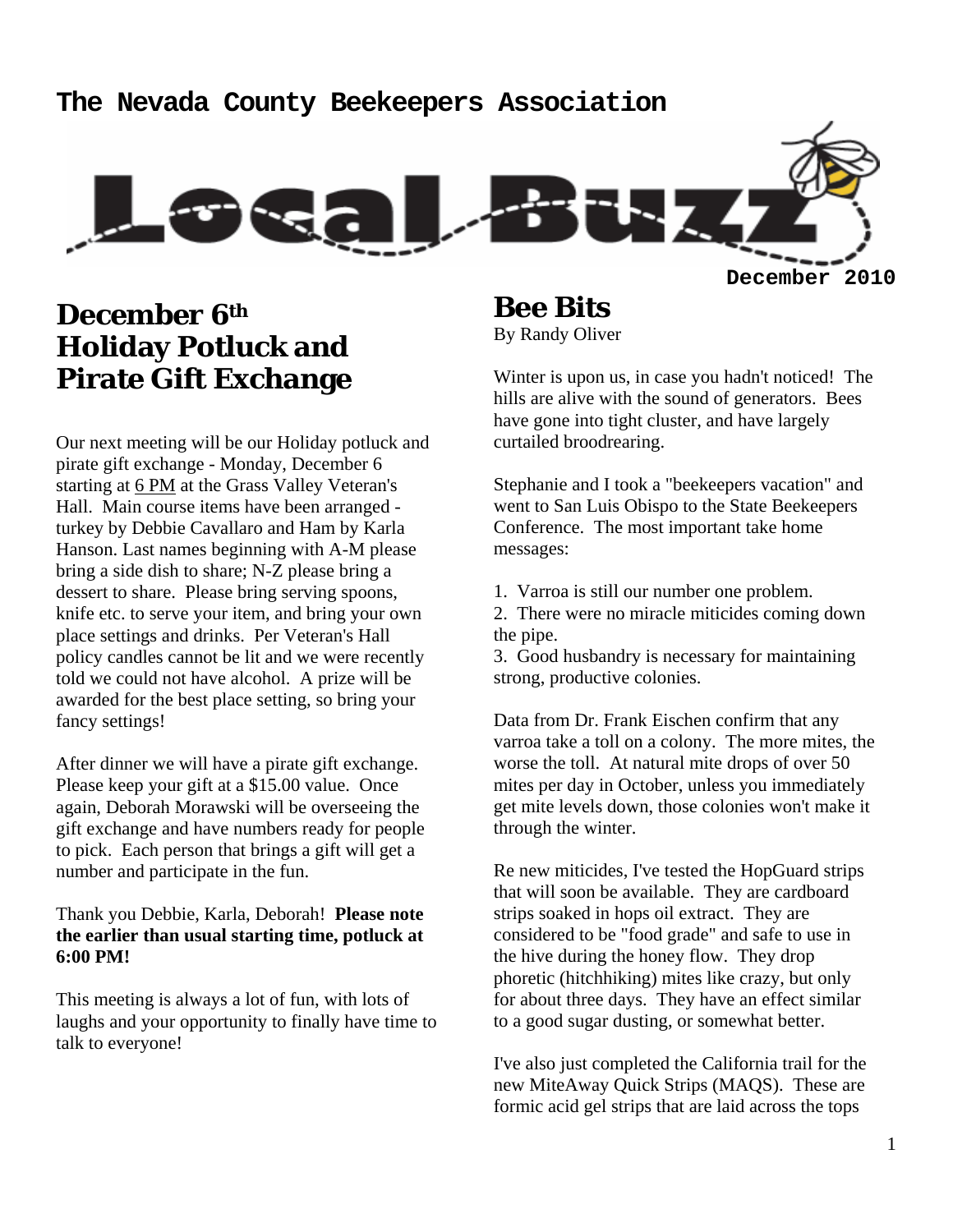of the frames between the brood boxes. They are very safe and easy to use, and can also be used during a honey flow. As opposed to the hops strips, MAQS also kill some mites in the brood cells, and are designed to target the delicate male mites. The theory is that if you kill the males before they can mate, then any surviving females would be sterile.

The results were impressive: mite counts dropped from an average of about 30 to about 1 per 300 bees. The trial was run from Nov 1-24, spanning an entire brood cycle; high temps during the outgassing period ranged from 65-85F. However, the bees were curtailing broodrearing during this period, so I can't really say how well the MAQS would work during heavy broodrearing. The inventor/manufacturer, David Vanderdussen, who kindly spoke at our last meeting, says that the strips work fine during broodrearing.

# **2011 Classes and Programs—Hey Did You Sign Up for Beekeeping Classes?**

Hello new, old and soon-to-be beekeepers. The Nevada County Beekeepers Association has many exciting events planned for 2011, including two classes offered by notable veteran beekeepers. Please mark these events on your calendar. All events meet at the Grass Valley Veterans Hall, back door, on the first Monday of the month at 7 PM, unless otherwise noted. Jeremiah Farrell will be setting up no-host dinners to honor our guest speakers, and let us get together as a pre-meeting social. Restaurants are announced in The Buzz prior to the meeting.

### **January 15th, Saturday, 8:30am to 4:30pm. Holiday Inn Express at 155 Bank Street, Grass**

**Valley, CA**. A one day intensive beekeeping class with Sonoma County's most famous beekeeper, Serge Lebesque. Called the 'Bee Whisperer' on some of his You Tube videos, Serge, who was voted the 2006 Western Apiculturist Society's

Innovator of the year, is famous for his wholly natural approach to no-treatment beekeeping and raising his own queens. Registration information will be provided at the December meeting.

### **April 4th, the meeting you've been waiting for, our free Orientation meeting and Beekeeping Class sign ups.**

You will hear all about 'Being a Beekeeper' and will be able to sign up Randy Oliver's classes, suitable for the whole family. Our program will also include Swarms and the Swarm Hot Line with Lynn Williams and Karla Hanson, plus we will have Rob Slay talking about making successful splits. You will get another free newsletter notification of this event in late March. Randy Oliver's classes are \$50 (family price, the whole family, kids encouraged), which will include the handout, a series of Monday night classes, and unlimited field practice sessions. Randy covers all types of beekeeping and brings up-to-date information to the classroom. All equipment and beekeeping gear is provided to make this a fun and exciting experience.

**February 7th meeting**, Randy Oliver will give his fascinating program on small scale queen rearing.

Many other exciting programs are planned for this next beekeeping year, and we're in the process of confirming speakers and dates which will be announced next month!

# **Election Results**

Here are our officers for 2011. Welcome (back) and thank you all:

Rob Slay, President Jeremiah Farrell, Vice President Janet Brisson, Treasurer Jack Meeks, Secretary

Board Members: Karla Hanson, Randy Oliver, Charlie Whittlesey , Larry Merritt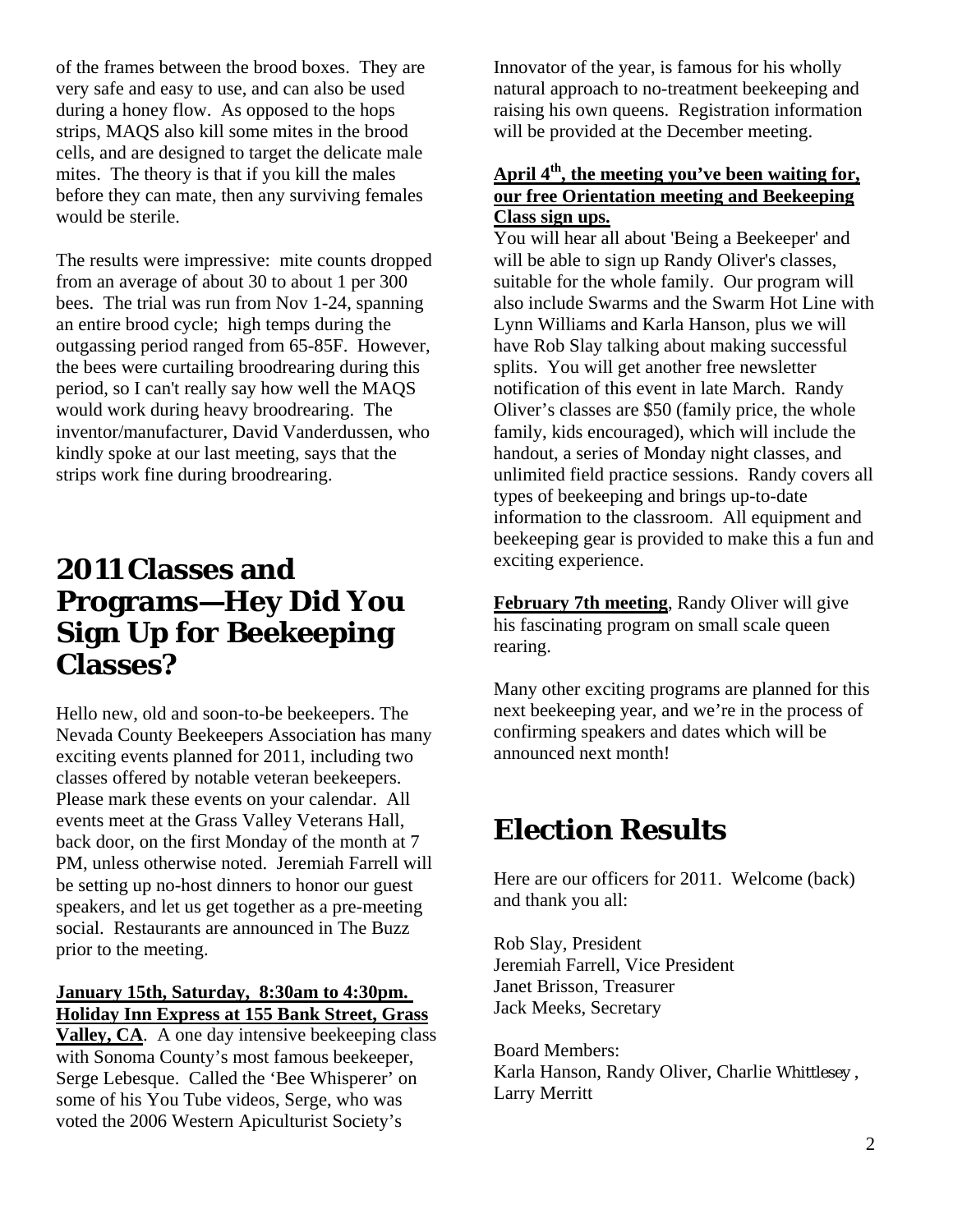# **November Minutes**

Pres Larry Merritt opened with Q&A comments: December 6 meeting will start at 6:30 with potluck. Ham and turkey provided. Bring your place setting, salad, canapes, desserts, veggies, casseroles, beverages. Place setting setups will be judged, with prize for winner. "Pirate Gift Exchange" follows, if you bring a wrapped, value around \$15, gift to swap.

Officers for 2011, elected by acclamation: President Rob Slay; Vice Pres Jeremiah Farrell, Treasurer Janet Brisson, Secretary Jack Meeks. Finance Janet Brisson: October start \$3073.85; Inc \$99; Exp \$202.46; Oct End \$2970.39. Randy demonstrated an accurate Varroa count using 300 bees shaken in alcohol, then strained. Three mites visible in the alcohol would indicate 1 % infestation; 3 % or more is warning to treat the hive.

David VanderDussen, <www.miteaway.com> Frankford, Ontario, demonstrated formic acid 'Miteaway Quick Strip' which evaporates without residue. Cost will be \$5.50 per hive; EPA approval pending. OK to use any time, including honeyflow.

PROGRAM: Dr. Eric Mussen UCDavis entomology. CCD is decreasing--75% of US beekeepers are now unaffected. Queens, purchased and home bred, are not lasting --6 weeks to 6 mos life spans. Southern CA bees are producing more honey; 200# per hive vs Northern Ca hives 60#. Propolis suppresses bacteria, fungi and viruses, aiding bees' weak immune systems. Fumagillin vs Nosema, Tylosin vs Varroa, Terramycin vs American foulbrood are still effective.

Jack Meeks, sec

## **For Sale: Country Rubes Combo Screened Bottom Boards**

Special NCBA Club Price! Call Janet for details. 530-913-2724 or email at rubes@countryrubes.com.

# **TIME TO PAY YOUR 2011 DUES! ARE YOU ONLINE?**

Help our club reduce paper and mailing costs, get your newsletter electronically and we will reduce your family membership fees to from \$20.00 to \$15.00. I am going to be out of town for  $1/3/11$ meeting. Deborah Morawski will be collecting dues. If you are paying in cash, please try to bring the exact change. If you are a new member, we will ask you to fill our a short form at the meeting. If you would like to pay your dues through the mail, please send your check made out to NCBA or Nevada County Beekeepers Association, for either \$20.00 (to receive newsletter through mail) or \$15 for NET OFFER to me at: NCBA C/o Janet Brisson 20693 Dog Bar Road Grass Valley, CA 95949 New members please provide all family member

names, full mailing address, indicate whether you want to be a library member (add \$5.00 to amount please) and state whether or not you want your name listed in the member directory.

Any questions, please feel free to call me at 530- 913-2724 or email me at rubes@countryrubes.com

Thanks, Janet Brisson, Treasurer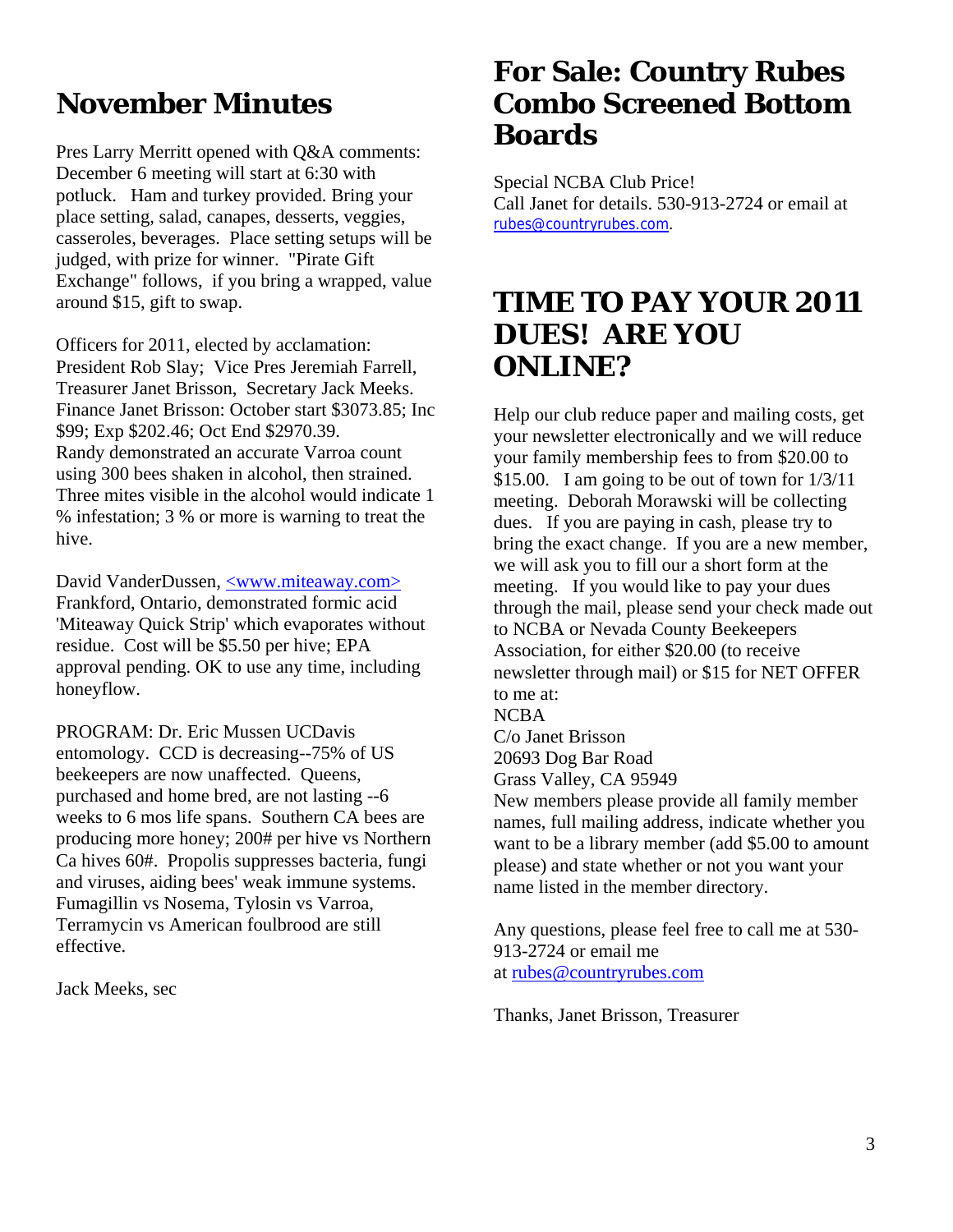### **Sacramento Beekeeping Supplies**

- Complete line of all beekeeping supplies
- American dealer for Sheriff suits
- Gifts—bee themed children's wear, tableware, garden décor, etc
- Books—children's beekeeping, homemade cosmetics, candles
- Beeswax candles, molds, waxes (soy and paraffin too) dyes, scents, and wicks
- Honeycomb sheets for rolling candles—35 colors

2110 X Street, Sacramento, CA 95818 (916) 451-2337 fax (916) 451-7008 Webpage at www.sacramentobeekeeping.com email: info@sacramentobeekeeping.com Open Tuesday through Saturday 10:00 – 5:30 **MAIL ORDERS RECEIVE QUICK SERVICE** 

# **Nevada County Beekeepers FORUM**

We have an NCBA Beekeepers Forum on the internet, but if you're not used to using the Yahoo Groups function, it may seem difficult to find or access. I've made it easy for myself by bookmarking it so I always go right to that page. But getting to that page may be fun. Here are some ways to get in:

1 When you get a notification that there's new information in the forum, use the link at the bottom.

2 You can go directly to groups.yahoo.com or put YAHOO GROUPS into the search engine. Once there, put in Nevada County Beekeepers in the FIND A YAHOO GROUP box.

3 To use the forum you must first join Yahoo with a name and password.

THEN BOOKMARK THE PAGE once you've found it. If you are not already a member of our group, request it from Janet Brisson and I will let you join. We are asking that you be a member of our club in good standing to use the forum. Please email me at rubes@countryrubes.com if you have any problems or wish to join.

Thanks, Janet Brisson, Treasurer



Bobbie donated that fabulous bee jewelry to our September raffle. For wonderful holiday gift ideas, please contact her.

# **Honey Update**

(From the internet, and see more at http://skamberg.com/honey.htm )

The 2009 U.S. honey crop was the poorest U.S. honey crop in recorded history. The 144 million pound crop was down 12% from the 2008 crop, and down 28% from the 200 million average crop levels of 10 years ago. Over the last 5 years, the U.S. honey crop has averaged 156 million pounds.

Some of the reasons for the poor 2009 US crop: Weather – Drought conditions in the West, and very cool, wet weather in the upper Mid-West Reduced forage area – Much of the prime forage area for bees has been turned into farm land for cash crops or developed for commercial or residential use.

Fewer bees – Colony Collapse Disorder and increased pesticide use in what was once bee forage areas has reduced bee colony numbers. The decline in U.S crop production, along with poor honey crops produced in most of the world's leading honey producing countries, has created critical supply shortages. Since demand for this honey has not fallen significantly, raw honey prices in the world market are rising.

The best that most can hope for price relief is a bumper U.S. crop in 2010, but even if that happens, prices will start out very high and only drop back if buying drops off.